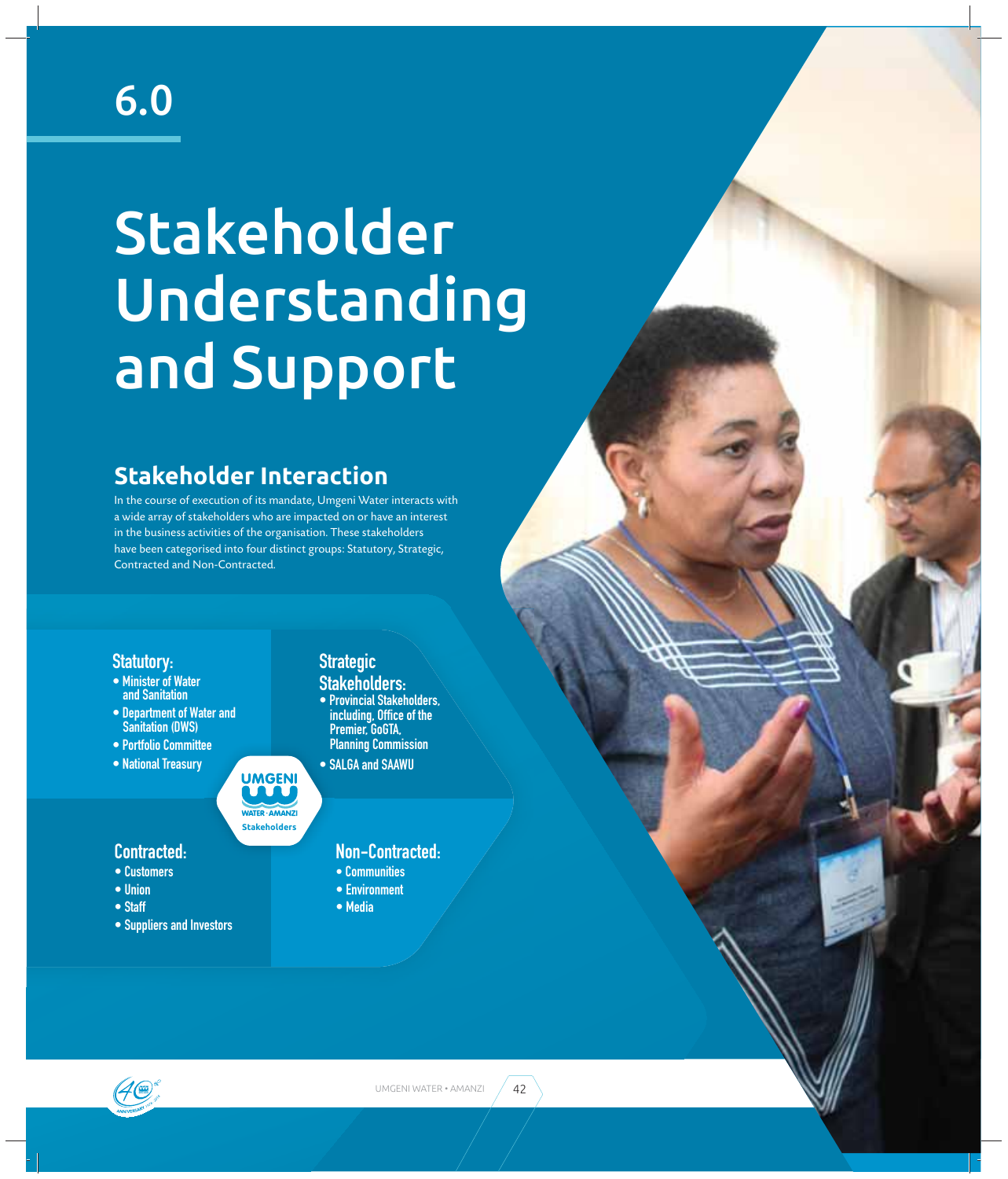Start of journey 1994 – Rural<br>Areas Water and Sanitation Plan<br>(RAWSP) Vulindlela Scheme)

Continuing to extend water to<br>- rural areas in Inanda Valley<br>Maphephethwa Water Treatment<br>Works upgraded in 2012

Umgeni Water customer and<br>stakeholder engagement in 2014

UMGENI

ANNUAL REPORT 2013/2014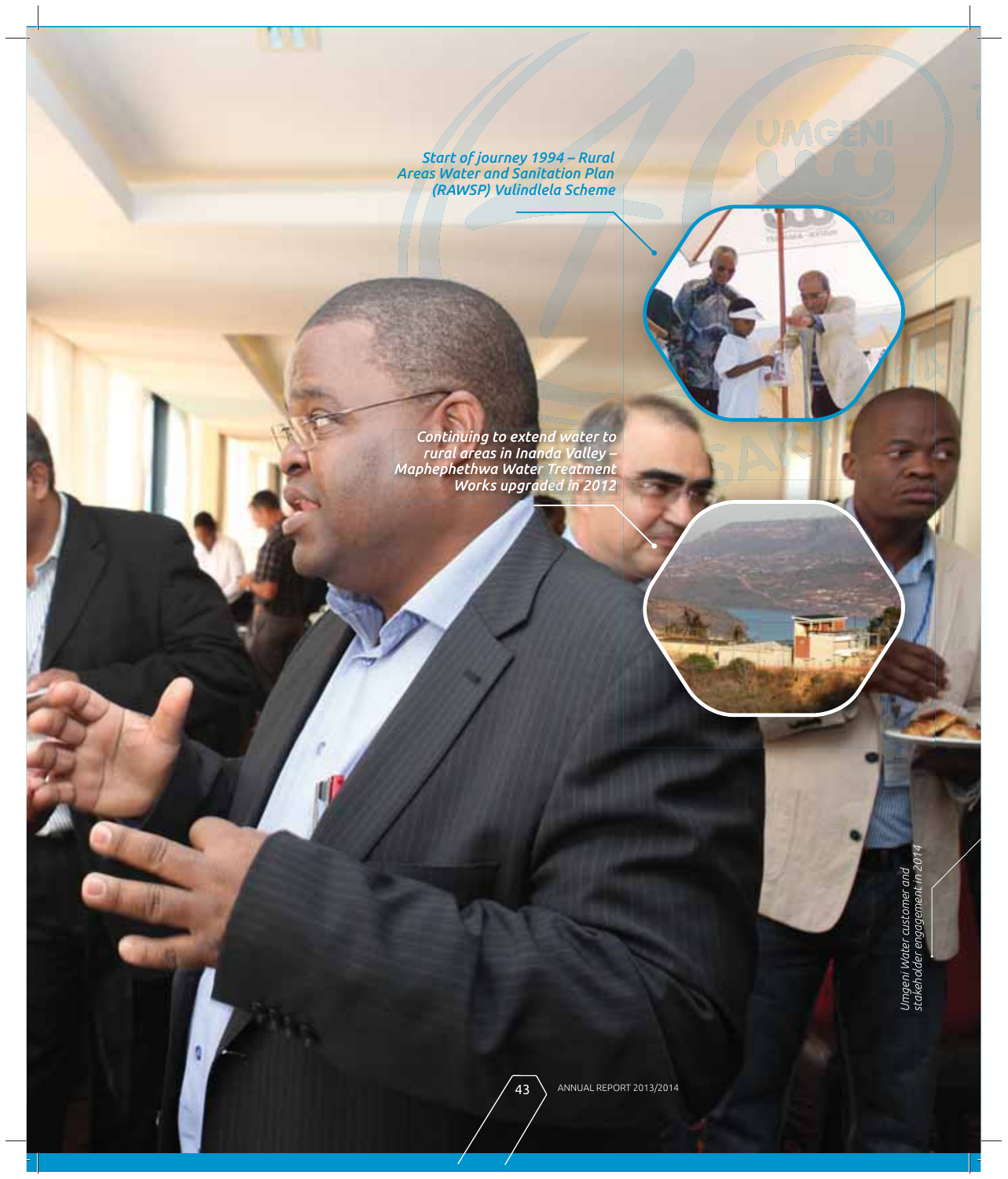#### *Table 6.1: Umgeni Water Stakeholders and Basis for Engagement*

#### *Statutory Stakeholders*

Stakeholders who have a regulatory or oversight function over Umgeni Water and with who Umgeni Water, as a state-owned entity, is required to interact on a regular basis in order to ensure that statutory requirements are met and there is alignment with Government's objectives.

- Minister of Water and Sanitation
- Department of Water and Sanitation
- Portfolio Committee on Water and Sanitation
- National Treasury

The Basis for Engagement: delivery on mandate, responsive to Water Services Act, Public Finance Management Act and other pertinent legislation and regulations, delivering strategy and plans aligned to Government outcomes and Executive Authority expectations, demonstrating adequate resource planning mobilisation, investing in water infrastructure, ensuring efficient water usage and conservation and water quality management, demonstrating a well-governed and efficiently run entity, ensuring performance with financial and predetermined objectives and plans to deliver long-term sustainability.

#### *Statutory Stakeholders*

Stakeholders to whom Umgeni Water provides information relating to organisational performance, capital infrastructure plans and assistance and expertise to assist vulnerable water boards and municipalities.

- Office of the Premier of KwaZulu-Natal
- KwaZulu-Natal Provincial Government departments and notably Cooperative Governance and Traditional Affairs
- KwaZulu-Natal Planning Commission
- South African Local Government Association (SALGA)
- South African Association of Water Utilities (SAAWU)

The Basis for Engagement: affordable tariff, growth as a catalyst for economic expansion, delivery on mandate and alignment to policy, partner in service delivery, accelerated service delivery and corporate governance.

#### *Contracted Stakeholders*

Stakeholders with whom Umgeni Water has contracted for the provision of products, services and goods, including customers, suppliers and investors and, in the case of employees and organised labour, the provision of employment and accompanying service benefits

#### Existing Customers

- eThekwini Metropolitan Municipality
- iLembe District Municipality
- Ugu District Municipality
- Harry Gwala District Municipality
- uMgungundlovu District Municipality
- Msunduzi Local Municipality

#### Potential Customers

- Newcastle Local Municipality
- Amajuba District Municipality
- Umzinyathi District Municipality
- uThukela District Municipality
- Alfred Nzo District Municipality
- Ngquza Hill Local Municipality, in O.R. Tambo District Municipality

The Basis for Engagement with customers: Service delivery agreements, assurance of supply, both quality and quantity, care and support, responsive to needs, tariff consultation, partnerships in development initiatives and new products and services.

• Employees of Umgeni Water

• National Education, Health and Allied Workers' Union (NEHAWU)

The Basis for Engagement: Compliance with Collective Agreement, demonstrating relevance as an organisation that adds value to the sector, regular feedback and communication regarding sector issues and organisational performance, equitable jobs, fair labour practice, good working conditions, enabling work environment and communication, fair-market related compensation and service conditions and sound performance management and recognition system. Umgeni Water is turn expects engaged employees, productivity, delivery and return on investment.

- Suppliers and Service Providers
- Investors and other Financial Institutions

The Basis for Engagement: Compliance with legislation for fair and equitable procurement, supplier development, transparency, business opportunities, integrity, fair treatment, fair pricing, fair payment terms, partnerships in BBBEE and capacity building towards more inclusive economic participation and Corporate Social Investment (CSI), environmental management and supplier footprint reduction – water, energy and materials.



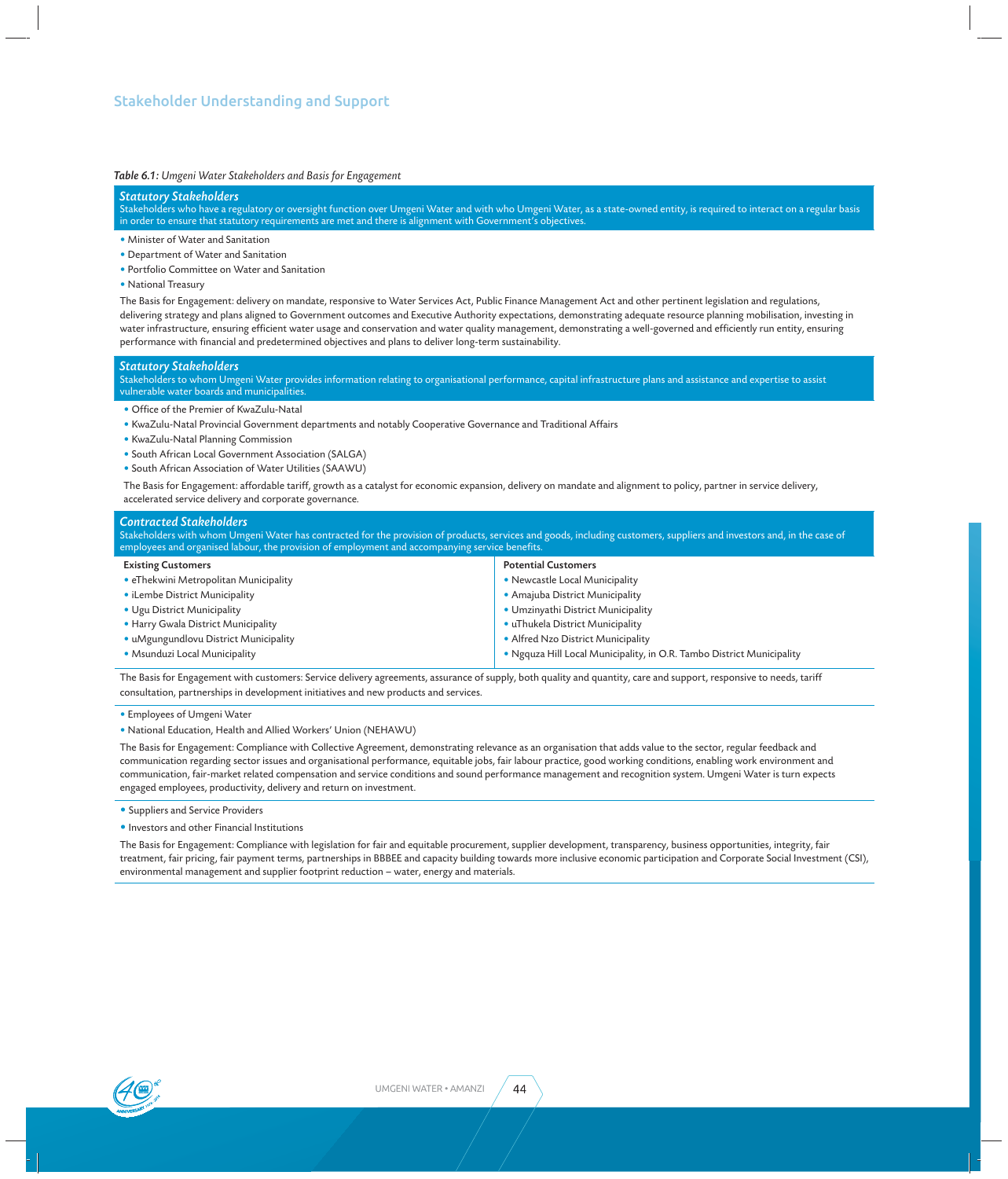#### *Non-contracted Stakeholders*

Stakeholders to whom Umgeni Water demonstrates its value as a socially responsible, efficient and high performing entity.

#### • Community and Civil Society Institutions

The Basis for Engagement: Umgeni Water demonstrating conservation and responsible use of resources, providing a clean and safe environment, exercising responsible citizenship, demonstrating transparency in corporate governance, creating jobs, providing information and opportunities. In turn Umgeni Water solicits a social licence to operate, recognition for creating value, respect for property and collaboration in protecting remotely situated water assets.

#### • Chambers of Business

The Basis for Engagement: Umgeni Water providing assurance of supply, both quality and quantity, information on tariff, demonstrating responsible citizenship. In turn Umgeni Water solicits recognition for creating value, pollution prevention and safe-guarding of water supply resources.

#### • Media and general public

The Basis for Engagement: access to information, demonstrating accountability, transparency and good governance. In turn Umgeni Water expects responsible reporting and media integrity.

• National Sector Institutions, among them, the Water Research Commission

• International Sector Institutions, notably in Africa

The Basis for Engagement: exchange and expansion of water sector knowledge, partnerships and collaborative water and wastewater research, which in turn will enable organisational learning and growth.

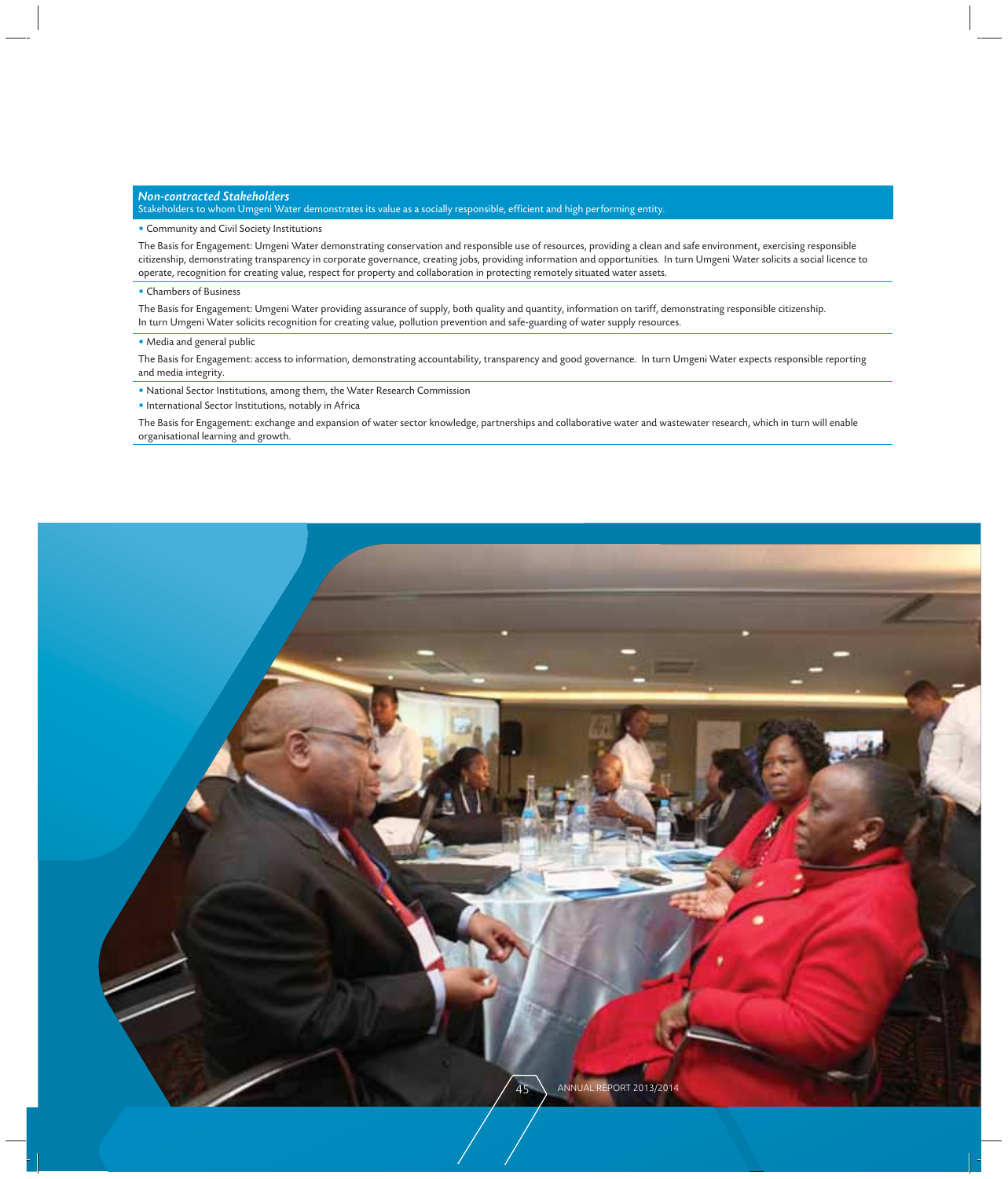Umgeni Water interacted with all stakeholder groupings in the year and received positive and constructive feedback which informed future strategies, plans and programmes.

Engagement with the Minister of Water and Sanitation, the Department of Water and Sanitation (DWS), National Treasury and SALGA took place throughout the year, including for formal appraisal of strategy, business plan implementation and performance indicators as per Shareholder Compact, as well as during regular Minister and DG forums and strategy sessions hosted by the DWS. All statutory documents were timely submitted for the year and were of a high quality.

Umgeni Water had opportunity in the year to engage with the Office of the Premier, KwaZulu-Natal (KZN) Provincial Cabinet, KZN CoGTA, and KZN Department of Human Settlements, as well as the President of SA, the latter during his visit to view progress with the Spring Grove Dam and Mzimvubu Water Project.

The media coverage of the organisation during the year, in print, broadcast and online, was in the form of positive, balanced and neutral reports. Media coverage of Umgeni Water is monitored by an independent company and evaluation of media coverage is based on reports supplied by this company.

A significant number of customer engagements took place in the year including both strategic and operational engagements. Engagements with Umgeni Water's current six customers focused on performance with bulk supply agreements, service delivery needs, infrastructure plans and bulk water tariff proposals, whilst engagement with proposed new customers focused on approaches to growth and service delivery expansion to serve underdeveloped areas. In the year, planning for a Branding Conference/ Strategic Dialogue on Water Services, targeting customers and other stakeholders, was significantly advanced.

Umgeni Water is humbly aware of the importance of maintaining a healthy internal pulse and created opportunities during the year for active engagement with employees and employee union (NEHAWU).

This included regular staff information sessions and meetings with employee union, executive site visits, annual staff awards session, commemoration of special days in the year, sport-fun days, sessions to induct new employees and retirement planning communiqués for employees within retirement age. In addition, the Chief Executive ensured employees were kept updated of key water sector developments through the CE Blog page.

Interaction with communities, together with customers and other key stakeholders were made possible in the year through the following:

- Events held to communicate progress with water projects, namely the Maphumulo Phase 2 projects - the construction of Imvutshane Dam and the refurbishment of the Nagle Dam raw water aqueducts.
- CSI initiatives in the year including the Maphephethwa block-making initiative, which will be owned by a community in Inanda, provision of Jojo tanks in the Swayimani area, interaction with four local schools during refurbishment of water and sanitation infrastructure, building of additional classrooms, refurbishment of laboratory and library resource centre and provision of school uniforms.
- Umgeni Water disseminated water and environmental education to learners and other attendees and interacted directly with the public at the annual Royal Agricultural Show. Awareness of the role, functions, competencies, products and services of a water utility was created.
- The Umgeni Water Marathon and soccer events further provided socialised interactions between employees of public sector entities and the public.
- Special day / week events, including Water Week, Environment and Women's Day, amongst several others provided great opportunity for community outreach and awareness creation.

Umgeni Water kept abreast of water related knowledge through collaboration and knowledge exchange with water utilities in South Africa (including through SAAWU) and in Africa, including with the County Governments of Nairobi and Mombasa, Kenya and the Water Utility Corporation

of Botswana. Exchanges with the Water Research Commission, the Durban University of Technology and the universities of KwaZulu-Natal, Stellenbosch, Pretoria, Cape Town and Western Cape were made in areas of climate change, water infrastructure, water quality and for overall exchange of knowledge and best practices in water.

Further opportunity to engage water sector peers was made possible through attendance and presentation at the Water Institute of Southern Africa Biennial Conference, attendance at the Stockholm Water Symposium and the American Water Works Association Conference, amongst others.

Suppliers, notably small, medium and micro enterprises, were engaged during a fanfare in the year, where Umgeni Water provided information to current and potential suppliers to help increase future BBBEE opportunities. In addition, Umgeni Water interacted with the Durban Chamber of Business and Commerce, Pietermaritzburg Chamber of Commerce and the National African Federated Chamber of Commerce and Industry and provided an overview of the entity's five-year capital infrastructure programme.

Notwithstanding these, Umgeni Water engaged the full breath of stakeholders at its Annual Report launch for which the annual report serves as a useful means of communicating performance with annual objectives and conveying information on financial health to statutory stakeholders and customers and all other stakeholders, including investors, employees, other interested and affected parties and civil society in general.

The relationship Umgeni Water has with its stakeholders is based on transparency, mutual respect and value added. The achievements and positive feedback received on how the entity has performed are testimony to the healthy stakeholder relations enjoyed by Umgeni Water.